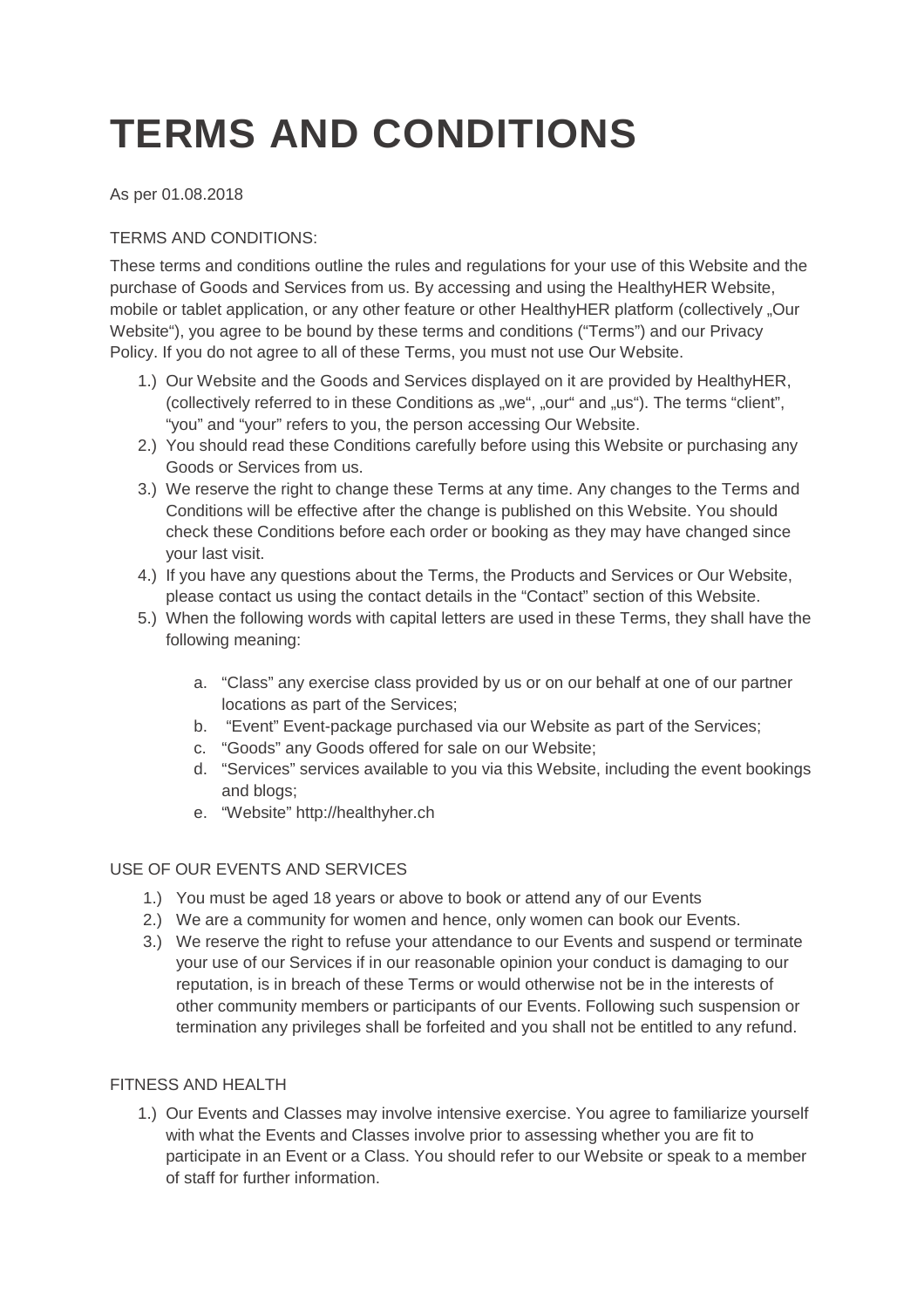- 2.) By agreeing to these Terms you confirm that (a) you have no health problems;(b) on each occasion that you attend our Events and Classes, you are in an appropriate physical condition to participate in our Events and Classes;(c) you know of no medical or other condition that would render you incapable of engaging in our Events and Classes provided by us; and (d) such Events or Classes and exercises would not be detrimental to your health, safety or physical condition.
- 3.) Our staff are not medically trained and are therefore not qualified to assess whether you or any guest is in appropriate physical condition and/or whether you can engage in any Event, Class or exercise without detriment to your health, safety, comfort or physical condition.
- 4.) You are advised not to undertake any physical activities without first seeking medical advice to ask if they have concerns over your physical condition. We reserve the right to refuse access to our Events and Classes if, in our absolute discretion, we consider that the health of the individual concerned may be endangered by the use of our Services.
- 5.) You shall not use our Services if you are suffering from: low/high blood pressure, cardiac irregularities, any infectious or contagious illness, disease or other ailment or suffering from any ailment where there is a risk, however small, that such ailment may be detrimental to your health or safety, comfort or physical condition. If there is any doubt, you should consult your doctor and must notify us of any circumstances affecting your health, which may be exacerbated through continued use of our Events and Classes.
- 6.) You agree to follow the instructions of the instructor at all times.

#### BOOKING EVENTS AND CLASSES

- 1.) You can check the availability and book Events and Classes in advance online via our Website. These services will need to be paid immediately through our Website.
- 2.) You may cancel a booking up to 72 hours before the Event or Class and receive a refund of your booking. You can cancel by calling HealthyHER. Find the contact details on our "Contact" section of our Website.
- 3.) If the Event or Class you wish to attend is fully booked, you may choose an alternative Event or Class with remaining spaces. Alternatively, you may join a waitlist for the fully booked Event or Class. If a space opens up before or within 24 hours of the class time, you will be contacted by us to confirm. This booking will be subject to the Terms and Conditions in the usual way.
- 4.) Price details for our Events and Classes are available on our Website, and shall be priced as determined by us.
- 5.) Events and Class bookings are not transferable to any other person.
- 6.) Subject to any statutory right of cancellation, payments for Events and Classes are nonrefundable unless otherwise stated in these Terms.

#### ONLINE SHOP

If you change your mind about any Goods purchased from us, you may return them to us within 7 days with your receipt, and we will give you a full refund provided that the Goods are unused and are not damaged. This does not affect your statutory rights as a consumer. For the return address, please contact us.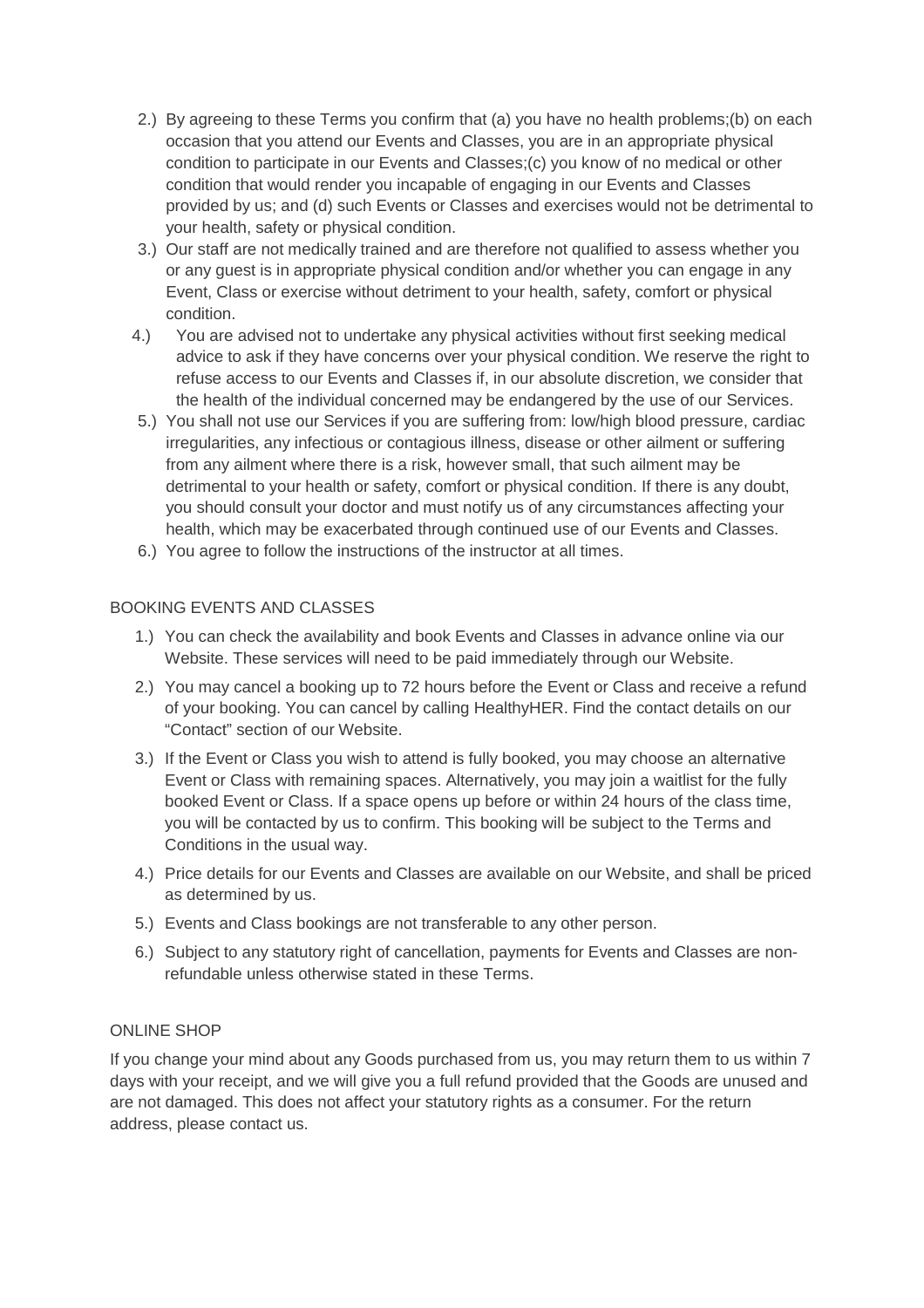#### USE OF OUR WEBSITE

- 1.) The use of our site includes accessing, browsing or registering to use our Website. By using our Website you are confirming that you accept these Terms and that you agree to abide by them.
- 2.) We may update this Website from time to time and may change the content at any time. Any of the materials on our Website may be out of date at any given time, and we are under no obligation to update such materials. We do not guarantee that our Website, or any content on it, will be free from errors or omissions.
- 3.) This Website, including all information, content, and services made available on this Website, is provided "as is." We make no representations or warranties of any kind whatsoever regarding the content or services of this website, or hypertext links to other outside websites. We disclaim any express or implied warranties of any kind or nature whatsoever, including without limitation, warranties related to any course of dealing, trade practice, and implied warranties of non-infringement, merchantability and fitness for a particular purpose. We do not guarantee that our Website, or any content on it, will always be available, error free and uninterrupted, that defects will be corrected, or that this website and material accessible from this website are free of viruses or other harmful components. Any product, offering, content and material downloaded or otherwise obtained through the use of this Website is done at your sole risk and you will be solely responsible for any damage to your computer system or loss of data that results from the download of any such product, offering, content or material. Access is permitted on a temporary basis and we may suspend, withdraw, discontinue or change all or any part of our Website without notice.
- 4.) By accessing this Website, you agree that you will access its contents solely for your own use. You may print out a single hard copy of any part of the content of this Website for your personal use in accordance with these Terms. You must not modify the copies of any materials on this Website in any way and you must not use any illustrations, photographs, video or audio sequences or any graphics separately from any text. Our status (and that of any identified contributors) as the authors of content on our Website must always be acknowledged. You must not use any part of the content on our Website for commercial purposes without obtaining a license to do so from us or our licensors. If you print, copy, modify or download any part of our Website in breach of these Terms, your right to use this Website will cease immediately and you must, at our discretion, return or destroy any copies of the materials you have made.
- 5.) You may not (except to the extent required in order to use this Website in accordance with these Conditions) copy, store in any medium (including in any other Website, distribute, transmit, re-transmit, broadcast, modify, delete or show in public any part of this Website or systematically extract material from this Website or any document available through it, create any derivative works from it or in any other way exploit commercially all or any part of this Website or any document available through it without our prior written consent.
- 6.) This Website should only be accessed using a computer linked to a secure network environment.
- 7.) We cannot guarantee that this Website will operate in accordance with your expectations or will be error free. If you are aware of any error on this Website please contact us by email at info@healthyher.ch and we will endeavor to correct it.
- 8.) We will not be liable to you if, for any reason, our Website is unavailable at any time or for any period. We further will not be liable for any direct, indirect, incidental, special, or consequential damages that result from the use or performance of, or the inability to use,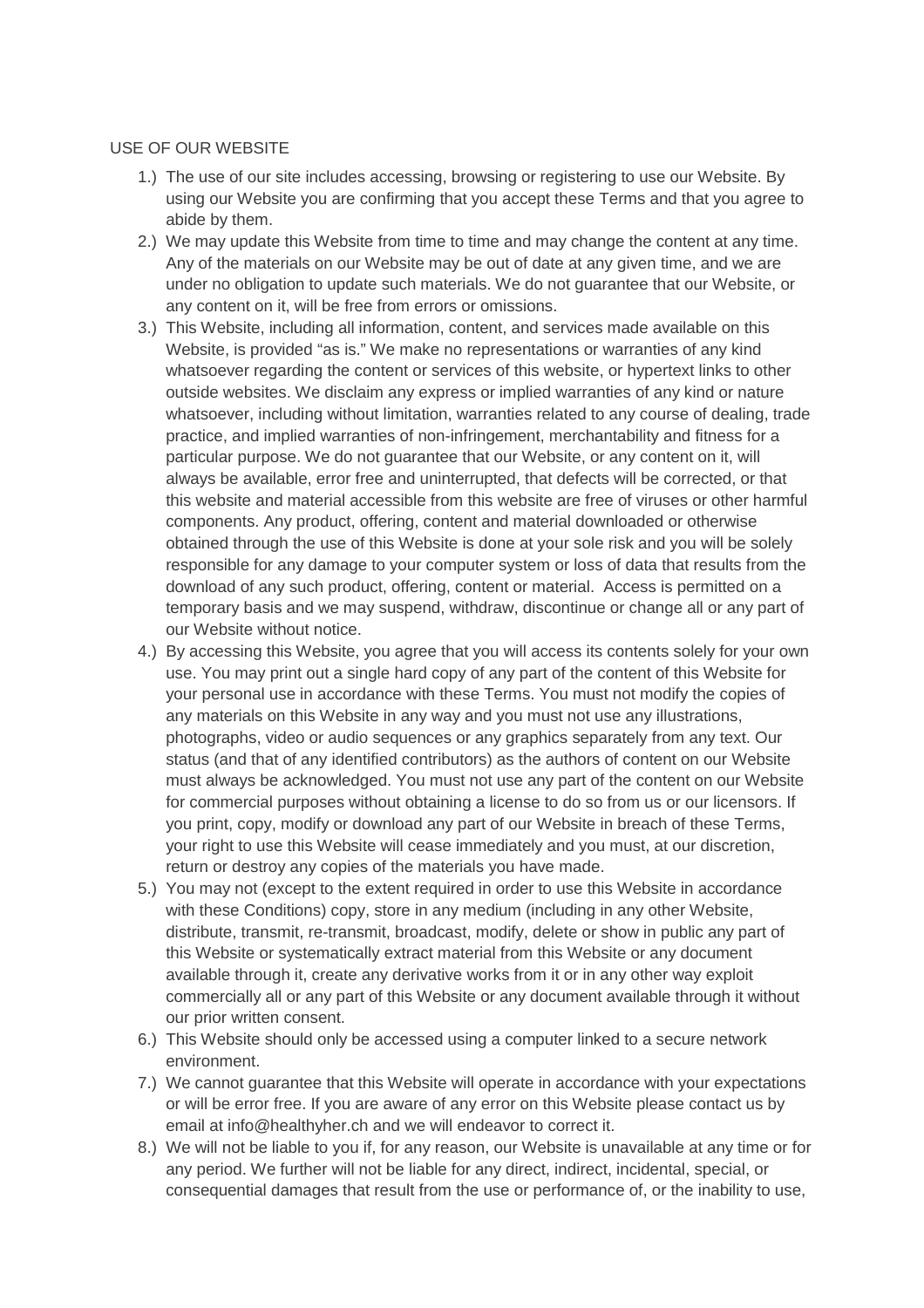our Website or information or functions of our website, including, without limitation, loss of income, pain and suffering, emotional distress or similar damages, even if we have been advised of the possibility or could have foreseen such damages. We exclude to the fullest extent permitted by law, all liability (save in respect of death or personal injury caused by negligence and for fraud) in connection with any damage or loss caused by (A) errors, computer viruses, other malicious code or harmful components originating or contracted from the Website or from any third-party Website linked to this Website and (b) any interruptions in your access to the Website.

- 9.) You must not misuse our Website by knowingly introducing computer viruses, other malicious code or harmful components. You must not attempt to gain unauthorized access to our Website, the server on which our site is stored or any server, computer or database connected to our site. You must not attack our site via a denial-of–service attack or a distributed denial-of-service attack.
- 10.) By breaching Clause 5 you would commit a criminal offence. We will report any such breach to the relevant law enforcement authorities and we will co-operate with those authorities by disclosing your identity to them. In the event of such a breach, your right to use our Website will cease immediately and you will indemnify us for any breach, which means that you will be responsible for any loss or damage we suffer as a result of you not complying with this clause.
- 11.) Where our site contains links to other sites and resources provided by third parties, these links are provided for your information only. We have no control over the content of those sites or resources, and accept no responsibility for them or for any loss or damage that may arise from your use of them. You may be subject to the terms of use applicable to such third-party sites.

## YOUR USERNAME AND PASSWORD

- 1.) You must not share your username, password or other login details and must treat such information as confidential and must not disclose it to any third party. It is recommended you do not share your account details in your Internet browser if you use a shared computer. If you have any reason to believe your account details have been obtained by another without consent, you must contact us at info@healthyher.ch as soon as possible.
- 2.) We reserve the right to disable any user identification code or password used to access to this Website at any time if in our reasonable opinion you have failed to comply with these Terms.
- 3.) You shall not obtain or attempt to obtain unauthorized access to an area of this Website which is only accessible with a username and password other than that which has been identified as being available to you through the logins and passwords notified to you and you will not attempt to evade our authentication or security procedures nor assist, encourage or permit any other person to do any of the above things.
- 4.) You should be aware that some documents, files and other information may contain personal data subject to applicable data protection legislation. You must not use that data contrary to such legislation.
- 5.) To the fullest extent permitted by law, we shall not be liable for any losses you suffer as a result of unauthorized access to your account.
- 6.) If you are accessing an area of our Website protected by a username and password to use the Services available through it other than in the course of your business, you have certain statutory rights as a consumer regarding the performance of Services. These statutory rights will not be affected by any statement contained in these Terms.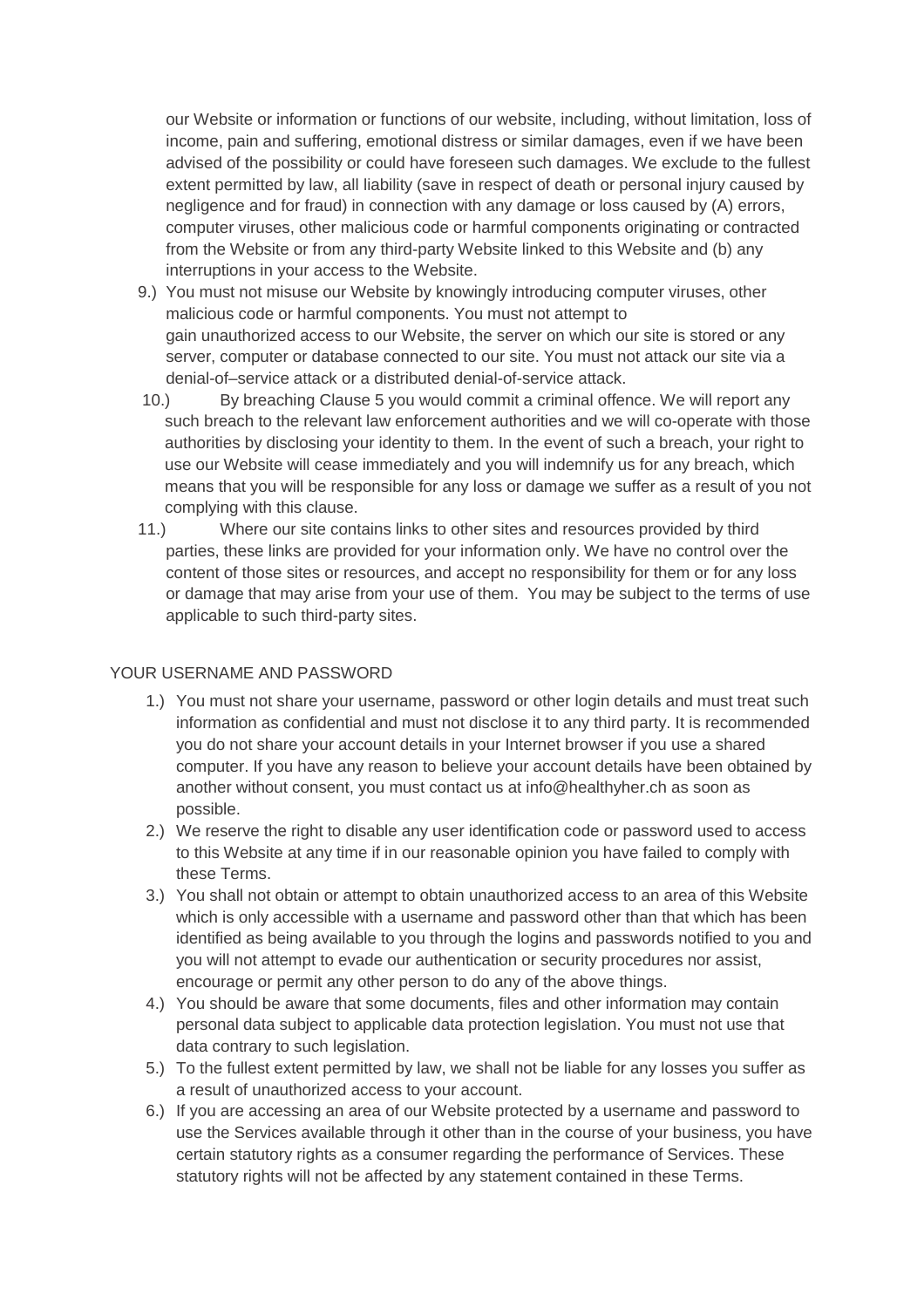#### INTELLECTUAL PROPERTY

- 1.) The Intellectual property rights in all content, including information, graphics, logos, trademarks, trade names, and photographs, of this Website and in the supply of products and Services are owned by HealthyHER Community and Events KIG or other third parties. You are not allowed to copy, download, produce, publish, transmit, distribute, display, modify, create derivative works from, or exploit in any way, in whole or in part, any of this Website's content, or use any of the trademarks, logos or trade names, without prior written consent or the consent of such third party who may own the marks.
- 2.) Likewise, the design, code, and layout of this Website are protected by copyright, database right, design rights and other similar laws. You are not allowed to copy, produce, publish, transmit, distribute, display, modify, create derivative works from, or exploit in any way, in whole or in part.
- 3.) We and our suppliers own the intellectual property rights in the software that runs this Website. Save to the extent expressly permitted by applicable laws, you must not copy, modify, download, distribute, decipher, de-compile, modify, create derivative works from, interfere with or attempt to interfere with that software without our prior written consent.

## LIMITATION OF LIABILITY

- 1.) By enrolling with HealthyHER and attending our Events and Classes, you acknowledge that there are inherent risks and dangers in participating in our Events and classes.
- 2.) It is your responsibility to ensure that you comply with our Terms under the "Fitness and Health" section, and that your physical condition is appropriate for participating in our Events and Classes. You must consult a member of staff if you are in any doubt how to correctly set up and use our equipment.
- 3.) Neither HealthyHER or its employees and third parties shall be liable for any death, personal injury or illness that take place on our premises or that occur as a result of using our facilities or participating in our classes, except in such cases that such death, personal injury or illness arise from any grossly negligent act, or willful act or omission of HealthyHER.

## PERSONAL BELONGINGS

1.) Personal belongings are brought into the Event or Class premises at your own risk and you agree that HealthyHER, its employees and third parties, shall not be liable for any loss, damage or theft of any personal property brought onto our Event or Class premises belonging to you or your guests.

## OTHER RELEVANT POLICIES

1. Our Privacy Policy, which is available online, sets out the terms on which we process and use any personal data we collect from you or that you provide to us. By using this Website you consent to such processing and terms and you warrant that all data provided by you is accurate.

## VIOLATIONS AND INDEMNIFICATION